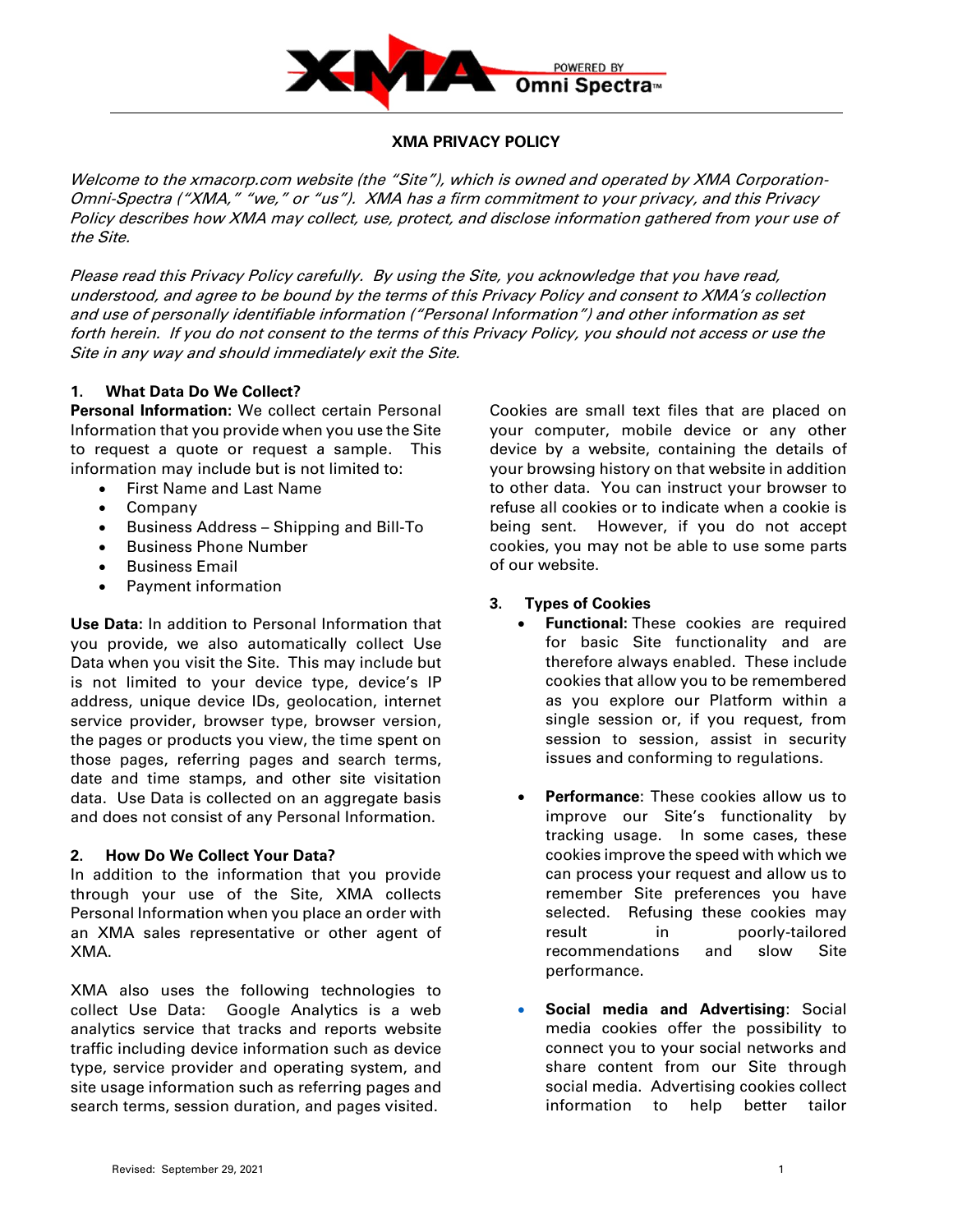advertising to your interests. In some cases, these cookies involve the processing of your personal data. Refusing these cookies may result in seeing advertising that is not as relevant to you.

For more information about cookies, and how to disable cookies, visit [http://www.allaboutcookies.org](http://www.allaboutcookies.org/)

### **4. How Will We Use Your Data?**

We do not resell or distribute your Personal Information. We use your Personal Information to understand your needs and provide you with better service, and in particular for the following reasons:

- Provide the services and customer support you request including fulfilling any requests for quotes or samples made through the Site or fulfilling any orders made through an agent of XMA (this includes processing payment information, arranging for shipping, and providing you with invoices and/or order confirmations);
- Communicate with you, including to notify you about important changes to the Site, and to answer your inquiries or requests;
- Customize, measure and improve our services, content and advertising; and
- Screen our orders for potential risk or fraud.

We use the Use Data that we collect to help us screen for potential risk and fraud, and more generally to monitor, administer, improve and optimize the Site (for example, by generating analytics about how our customers browse and interact with the Site, and to assess the success of our marketing and advertising campaigns). We may also use the Use Data that we collect to provide you with targeted advertisements or marketing communications we believe may be of interest to you.

# **5. Subscribing to E-Mail Correspondence**

If you provide us with your email address, you authorize us to send you regular emails unless and until you request to unsubscribe from such emails. These emails may include messages related to orders, and requests for quotes and samples, customer surveys, marketing communications, and information about changes to the Site. Each email we send contains an easy, automated way for you to unsubscribe from further emails from us. Select the "unsubscribe" link in the footer of an email from us and follow the directions to communicate your preferences to us.

### **6. How Do We Share Your Data?**

**Service Providers:** We engage certain trusted third parties to perform functions and provide services to us, including without limitation, order fulfillment and logistics services, customer service, hosting and maintenance, database storage and management, data analysis, and legal, accounting, credit, and marketing services, including email marketing. We may share your Personal Information or Use Data with these third parties, but only to the extent necessary to perform these functions and provide such services, and only pursuant to binding contractual obligations requiring third parties to maintain the privacy and security of your data.

**Other Third Parties:** We also may share, disclose, or transfer your Personal Information or Use Data with third parties as follows: (a) to government agencies, advisors and other third parties, where necessary and appropriate, in order to comply with applicable laws, the service of legal process, or if we reasonably believe that such action is necessary to (i) comply with the law requiring such disclosure, (ii) protect XMA's rights or property, (iii) prevent a crime or protect national security or (iv) protect the personal safety of the users or the public; (b) if we believe your actions violate our Terms of Use or other policies; or (c) in connection with a financing or a sale, acquisition or merger of our business or our business assets. We may also share with others aggregated or anonymized information that does not directly identify you.

# **7. How Do We Secure Your Data?**

XMA uses reasonable care to protect the privacy and security of Personal Information and to ensure that our systems are secure and meet industry standards, and we are a certified DFARS contractor. However, no method of transmission over the internet, or method of electronic storage is 100% secure. While we strive to use commercially acceptable means to protect your personal data, we cannot guarantee its absolute security.

# **8. Cross-Border Transfer**

Your Personal Information may be transferred, for storage and processing, to any country where we have facilities or service providers, including to the United States. These countries may